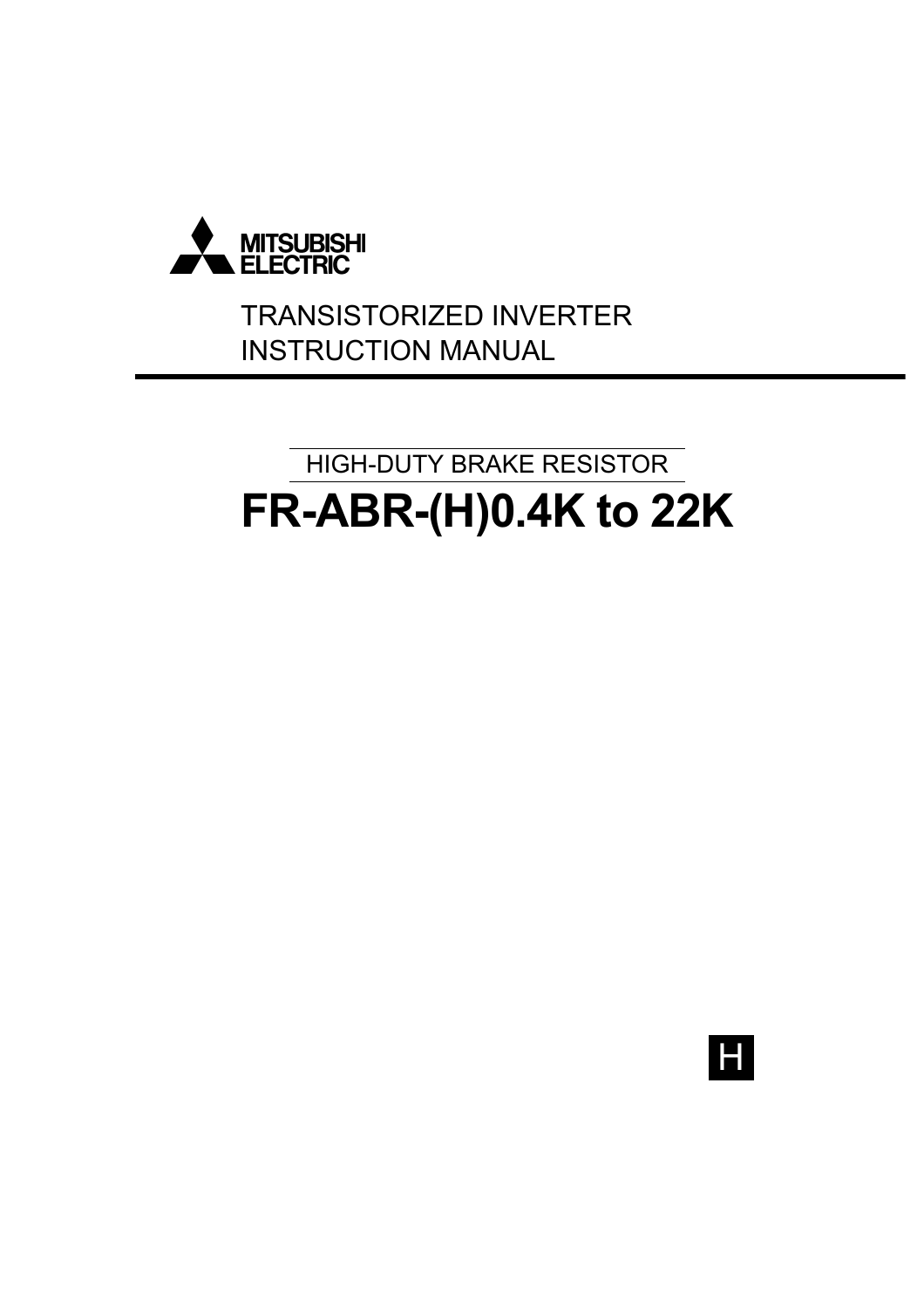**Thank you for choosing the Mitsubishi transistorized inverter option unit.**

**This instruction manual gives handling information and precautions for use of this equipment.** 

**Incorrect handling might cause an unexpected fault. Before using the equipment, please read this manual carefully to use the equipment to its optimum.**

**Please forward this instruction manual to the end user.**

# **Safety Instructions**

**Do not attempt to install, operate, maintain or inspect this product until you have read through this instruction manual and appended documents carefully and can use the equipment correctly.** 

**Do not use this product until you have a full knowledge of the equipment, safety information and instructions.**

**In this manual, the safety instruction levels are classified into "WARNING" and "CAUTION".**



 **CAUTION**

**Denotes that incorrect handling may cause hazardous conditions, resulting in death or severe injury.**

**Denotes that incorrect handling may cause hazardous conditions, resulting in medium or slight injury, or may cause physical damage only.**

Note that even the  $\Delta$  CAUTION  $\parallel$  level may lead to a serious **consequence under some circumstances. Please follow the instructions of both levels as they are important to personnel safety.**

#### **SAFETY INSTRUCTIONS**

**1. Electric Shock Prevention**

# **WARNING**

- **Before starting wiring or inspection, switch power off, wait for more than 10 minutes, and check for no residual voltage with a meter etc.**
- **Any person who is involved in the wiring or inspection of this equipment should be fully competent to do the work.**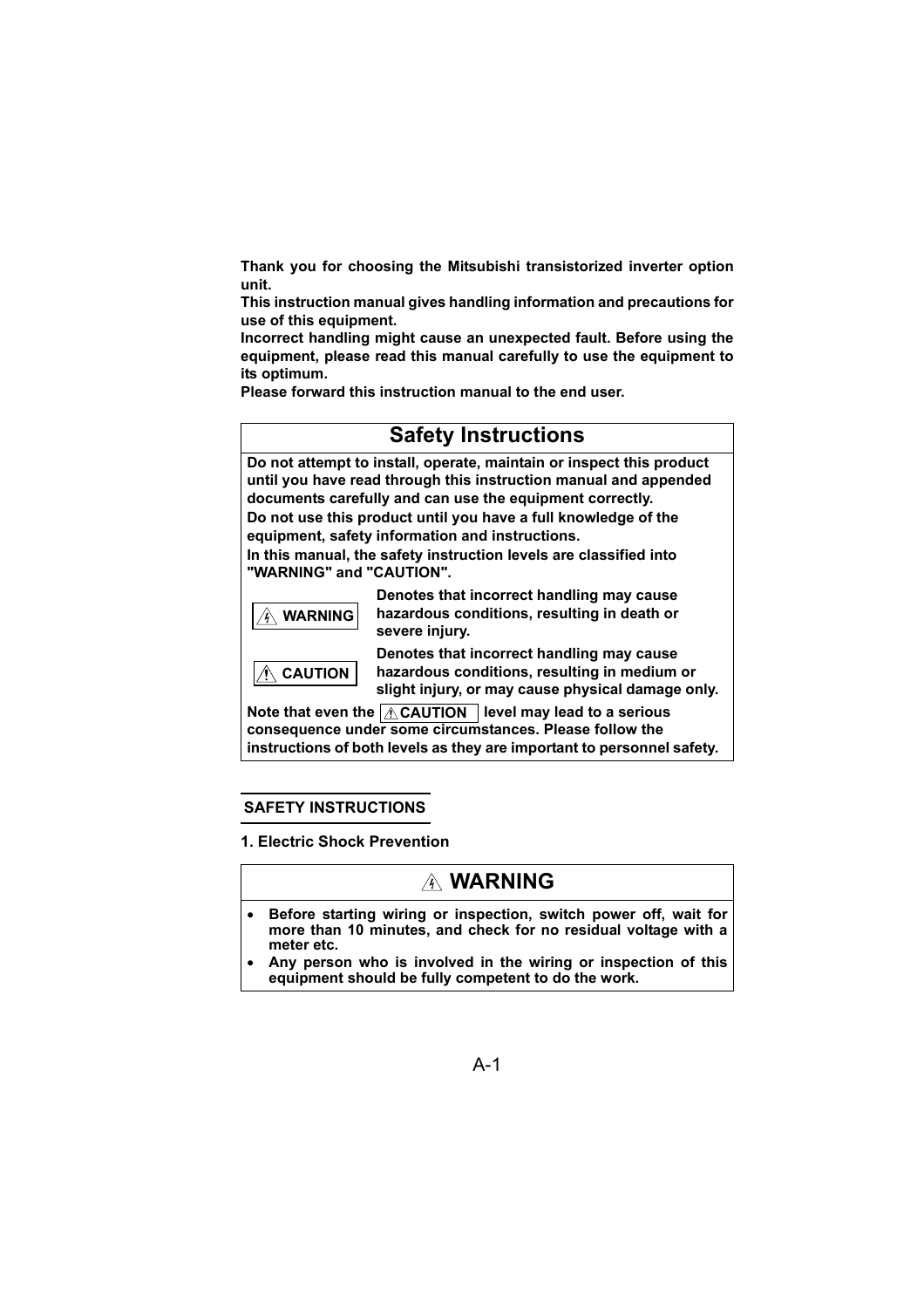#### **2. Fire Prevention**

# **CAUTION**

- **Mount the brake resistor on a non-combustible surface. Installing it directly on or near a combustible surface could cause a fire.**
- **Use the alarm signal to switch power off. A failure to do so can overheat the brake resistor due to a brake transistor failure etc., causing a fire.**

#### **3. Injury Prevention**

# **CAUTION**

- **Ensure that the cables are connected to the correct terminals. Otherwise, damage, etc. may occur.**
- **While power is on or for some time after power-off, do not touch the brake resistor as it is hot. Touching it can cause burns.**

#### **4. Additional Instructions**

**Also note the following points to prevent an accidental failure, injury, electric shock, etc.:**

**(1) Transportation and installation**

# **CAUTION**

- **Transport products in a correct manner according to their weights. Not doing so can cause injury.**
- **Install the product in a place secure enough to withstand its weight according to the instruction manual.**

**(2) Usage**

# **WARNING**

- **Do not modify the equipment.**
- **Do not perform parts removal which is not instructed in this manual. Doing so may lead to fault or damage of the inverter.**

**(3) Disposal**

# **CAUTION**

#### • **Dispose of this product as general industrial waste.**

#### **(4) General instructions**

**Many of the diagrams and drawings in this instruction manual show the inverter without a cover, or partially open. Never run the inverter like this. Always replace the cover and follow the instruction manual when operating the inverter.**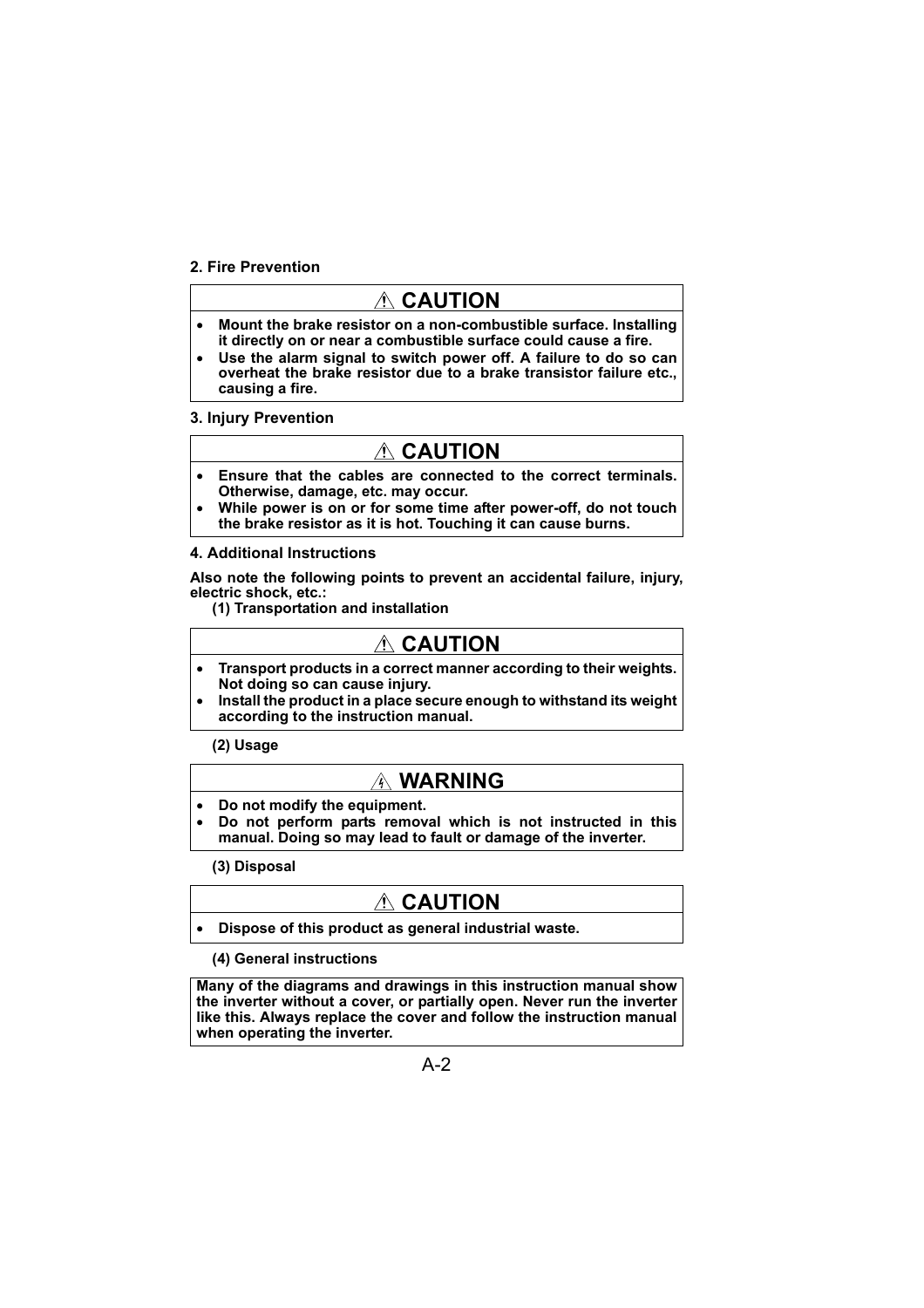#### <span id="page-3-0"></span>**INSTALLATION INSTRUCTIONS FOR COMPLIANCE WITH UL**

Install the high-duty brake resistor FR-ABR as follows:

- The brake resistor may be mounted horizontally or vertically, depending on a suitable surface location.
- When the brake resistor is mounted externally to the enclosure housing the inverter, install a solid Type 1 enclosure at least 8 times the volume size of the brake resistor that incorporates mesh or perforated steel type ventilation openings at each end of the resistor. Note, the vent openings shall not be greater than 10 mm diameter.
- Secure the enclosure to a non-combustible surface only, such as metal or concrete.
- Mount the brake resistor inside the Type 1 enclosure and wire it in accordance with the NEC for North America installations or any other local codes.

Note, when the brake resistor and inverter are mounted together within a suitable enclosure, the mesh covering is not required. Take care that the temperature inside the enclosure does not exceed 50°C.

Since the enclosure surface becomes a high temperature, its presents a possible burn hazard. After installation, the following marking in minimum 3 mm (1/8 in.) sized lettering shall be provided on the enclosure where visible:

#### **CAUTION : HOT SURFACE. TO REDUCE RISK OF BURN - DO NOT TOUCH.**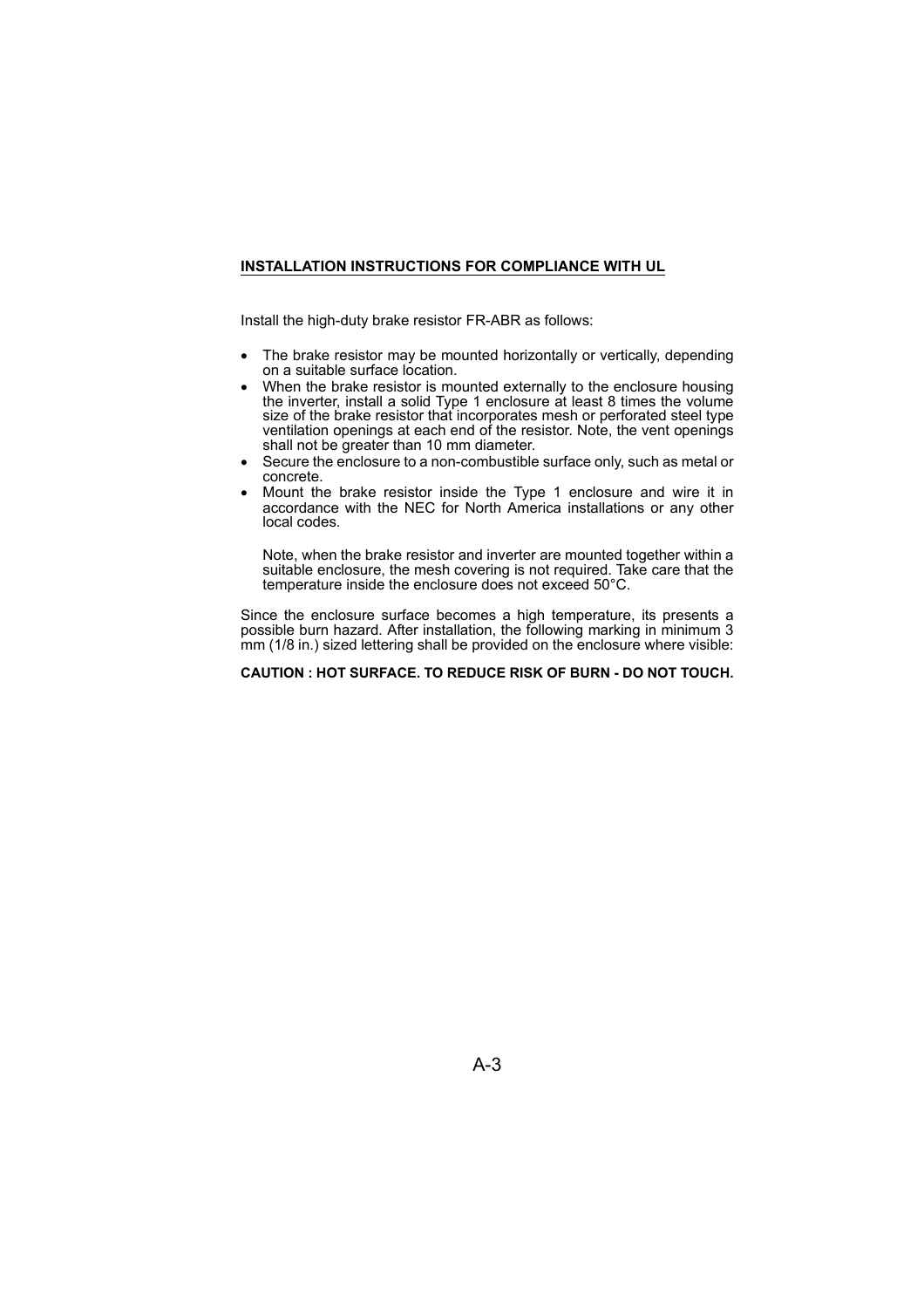#### **1. UNPACKING AND CHECKING THE MODEL AND APPLICABLE INVERTERS**

Take the brake resistor out of the package and confirm that the product is as you ordered and intact.

Type  $FR$ -ABR- $\begin{array}{|c|c|c|c|c|}\hline 0.4 & K \end{array}$  $\Box$  Indicate capacity (kW)  $0.4$  K Symbol Voltage class

H 400V class  $N<sub>0</sub>$  200V class

(For the FR-ABR-H15K, a terminal block for connecting resistors is enclosed as two resistors need to be connected in parallel.) FR-ABR-15K is indicated on the resistor. (A type name indicated on the package is different.)

The FR-ABR Series brake resistors are a UL Listed accessory for use only with the following UL listed inverter models:

|            | <b>High-Duty Brake Resistor Model</b> | <b>Applicable Inverter Models</b>                                                                                                                                                                                                                    |
|------------|---------------------------------------|------------------------------------------------------------------------------------------------------------------------------------------------------------------------------------------------------------------------------------------------------|
|            | FR-ABR-0.4K                           | FR-A520-0.4K(-**)<br>FR-E520-0.4K(C)(-**), FR-E520S-0.4K(-**), FR-<br>$E510W-0.4K(-**)$<br>FR-A024-0.4K(-**)<br>FR-S520E-0.4K(-**)<br>FR-A720-0.4K(-**)                                                                                              |
|            | FR-ABR-0.75K                          | FR-A520-0.75K(-**)<br>FR-E520-0.75K(C)(-**), FR-E520S-0.75K(-**),<br>FR-E510W-0.75K(-**)<br>FR-A024-0.75K(-**)<br>FR-S520E-0.75K(-**)<br>FR-A720-0.75K(-**)                                                                                          |
|            | FR-ABR-2.2K                           | FR-A520-1.5K(-**), FR-A520-2.2K(-**)<br>FR-E520-1.5K(C)(-**), FR-E520-2.2K(C)(-**)<br>FR-V520-1.5K(-**), FR-V520-2.2K(-**)<br>FR-A024-1.5K(-**), FR-A024-2.2K(-**)<br>FR-S520E-1.5K(-**), FR-S520E-2.2K(-**)<br>FR-A720-1.5K(-**), FR-A720-2.2K(-**) |
| 200V Class | FR-ABR-3.7K                           | FR-A520-3.7K(-**)<br>FR-E520-3.7K(C)(-**)<br>FR-V520-3.7K(-**)<br>FR-A024-3.7K(-**)<br>FR-S520E-3.7K(-**)<br>FR-A720-3.7K(-**)                                                                                                                       |
|            | FR-ABR-5.5K                           | FR-A520-5.5K(-**)<br>FR-E520-5.5K(C)(-**)<br>FR-V520-5.5K(-**)<br>FR-A720-5.5K(-**)                                                                                                                                                                  |
|            | FR-ABR-7.5K                           | FR-A520-7.5K(-**)<br>FR-E520-7.5K(C)(-**)<br>FR-V520-7.5K(-**)<br>FR-A720-7.5K(-**)                                                                                                                                                                  |
|            | FR-ABR-11K                            | FR-V520-11K(-**)<br>FR-A720-11K(-**)                                                                                                                                                                                                                 |
|            | FR-ABR-15K                            | FR-V520-15K(-**)<br>FR-A720-15K(-**)                                                                                                                                                                                                                 |
|            | FR-ABR-22K                            | FR-A720-18.5K(-**)<br>FR-A720-22K(-**)                                                                                                                                                                                                               |

Note : \*\* indicates alpha numeric combination which means an inverter type such as A1 and A2.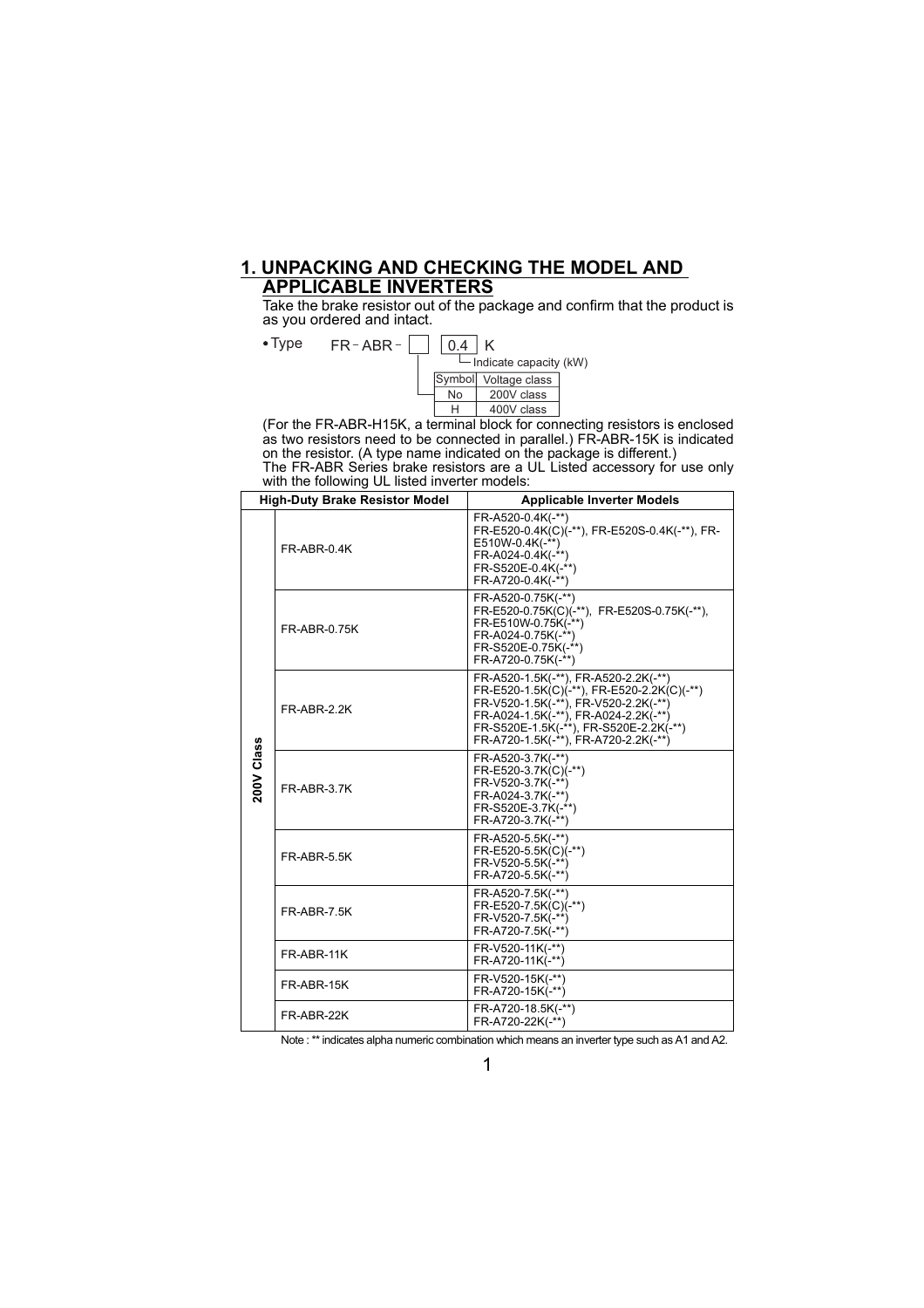|            | <b>High-Duty Brake Resistor Model</b> | <b>Applicable Inverter Models</b>                                                                        |
|------------|---------------------------------------|----------------------------------------------------------------------------------------------------------|
|            | FR-ABR-H0.4K                          | FR-A540-0.4K(-**)<br>FR-E540-0.4K(C)(-**)<br>FR-A044-0.4K(-**)<br>FR-A740-0.4K(-**)                      |
|            | FR-ABR-H0.75K                         | FR-A540-0.75K(-**)<br>FR-E540-0.75K(C)(-**)<br>FR-A044-0.75K(-**)<br>FR-A740-0.75K(-**)                  |
|            | FR-ABR-H1.5K                          | FR-A540-1.5K(-**)<br>FR-E540-1.5K(C)(-**)<br>FR-V540-1.5K(-**)<br>FR-A044-1.5K(-**)<br>FR-A740-1.5K(-**) |
|            | FR-ABR-H2.2K                          | FR-A540-2.2K(-**)<br>FR-E540-2.2K(C)(-**)<br>FR-V540-2.2K(-**)<br>FR-A044-2.2K(-**)<br>FR-A740-2.2K(-**) |
| 400V Class | FR-ABR-H3.7K                          | FR-A540-3.7K(-**)<br>FR-E540-3.7K(C)(-**)<br>FR-V540-3.7K(-**)<br>FR-A044-3.7K(-**)<br>FR-A740-3.7K(-**) |
|            | FR-ABR-H5.5K                          | FR-A540-5.5K(-**)<br>FR-E540-5.5K(C)(-**)<br>FR-V540-5.5K(-**)<br>FR-A740-5.5K(-**)                      |
|            | FR-ABR-H7.5K                          | FR-A540-7.5K(-**)<br>FR-E540-7.5K(C)(-**)<br>FR-V540-7.5K(-**)<br>FR-A740-7.5K(-**)                      |
|            | FR-ABR-H11K                           | FR-V540-11K(-**)<br>FR-A740-11K(-**)                                                                     |
|            | FR-ABR-H15K                           | FR-V540-15K(-**)<br>FR-A740-15K(-**)                                                                     |
|            | FR-ABR-H22K                           | FR-A740-18.5K(-**)<br>FR-A740-22K(-**)                                                                   |

Note : \*\* indicates alpha numeric combination which means an inverter type such as A1 and A2.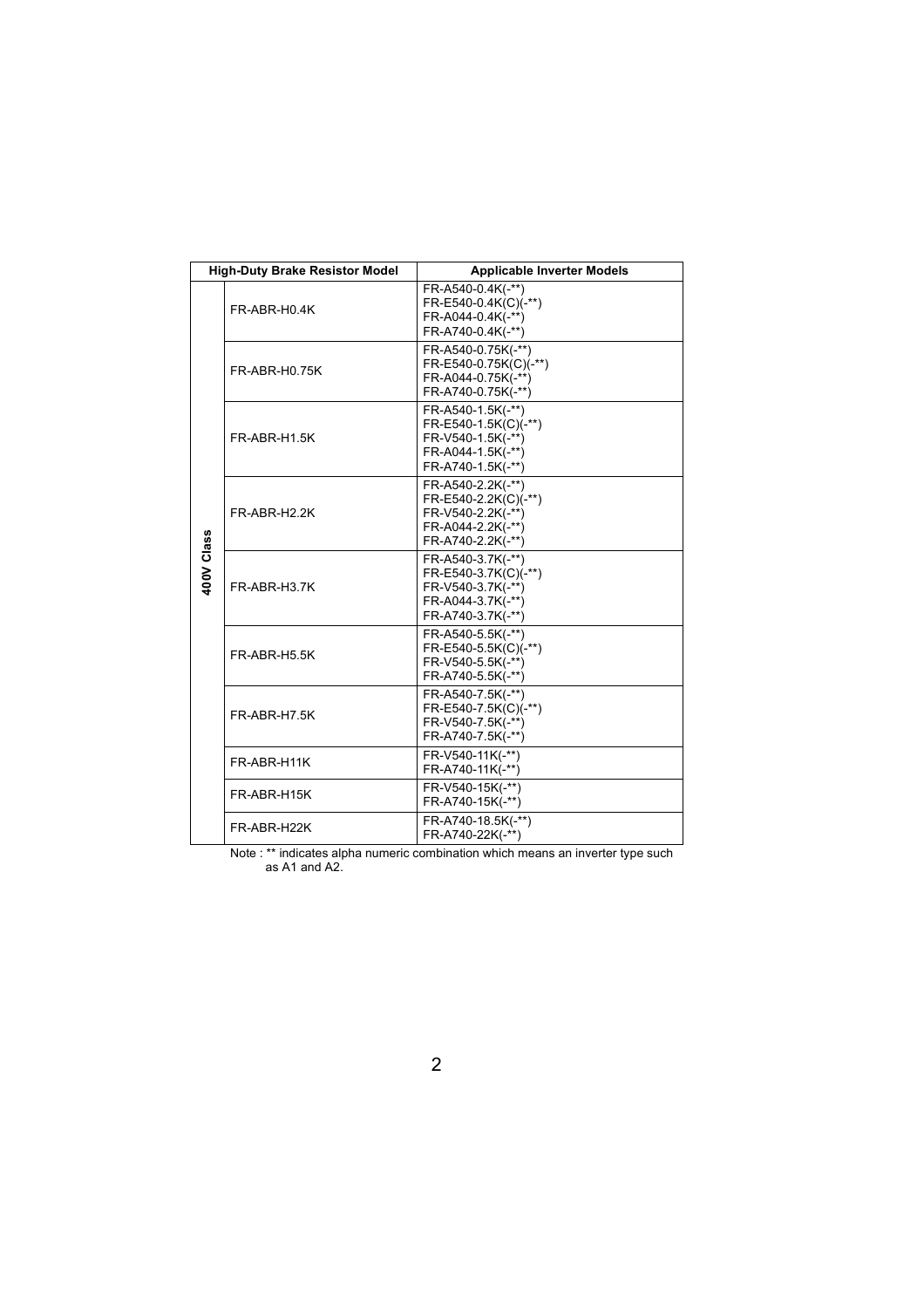### **2. GENERAL INSTRUCTIONS FOR INSTALLATION (For compliance with UL standard, refer to page [A-3.](#page-3-0))**

- Never mount the resistor near wood, paper or any other combustible material. Doing so can cause a fire.
- To prevent burns, do not install the resistor in a place where it is readily accessible. If it is easily accessible, mount in a well-ventilated enclosure (e.g. punched metal), suitable for the environment.
- Mount the resistor carefully so that the leads do not come from the top of the resistor.
- Avoid contact with the resistor when running the leads of the resistor and any other wiring.

Install the resistor in a place with good heat dissipation. The reason for this is that the surface temperature of the resistor may exceed  $360^{\circ}$ C in an operation pattern where the resistor is used frequently.

To increase the heat dissipation effect, we recommend you to install the resistor on a metal surface outside the enclosure.

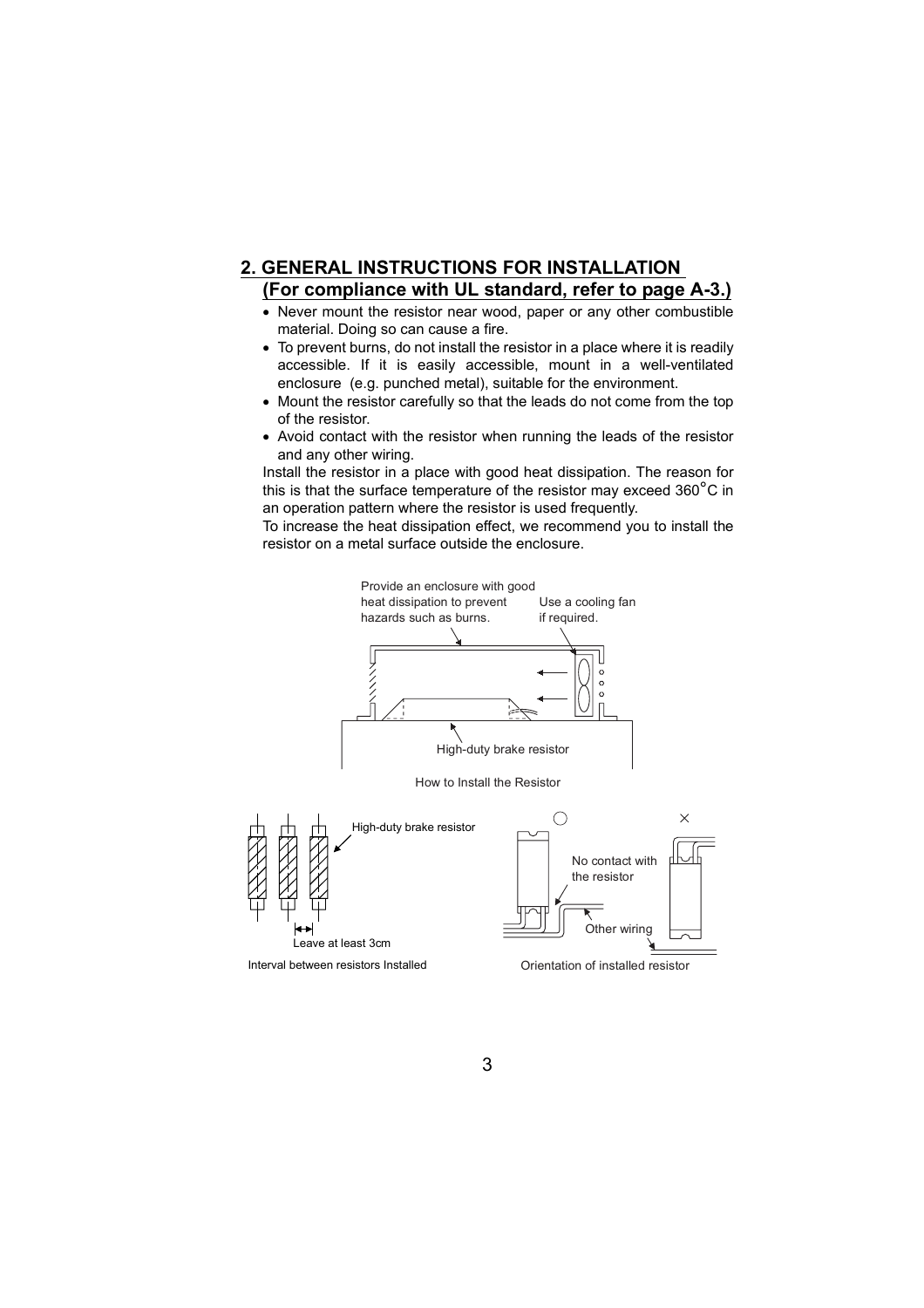### **3. INSTRUCTIONS FOR WIRING**

When the regenerative brake transistor is damaged, the wiring sequence as shown in the following diagrams is recommended to prevent overheating and burnout of the brake resistor.



• Remove the jumper from across the PR-PX terminals of the inverter. (\*1) This disables (switches off) the built-in brake resistor. (Refer to the instruction manual of the inverter for details.)

Note that the built-in brake resistor need not be removed. The leads of the built-in brake resistor need not be disconnected from the terminals.<br>\*1. When you use the ER-E500 series, the ER-V500 series-7.5K or more, 11K or

- When you use the FR-E500 series, the FR-V500 series-7.5K or more, 11K or more and the FR-A700 series inverter, you need not remove the jumper since that inverter does not have the PX terminals. (Refer to the instruction manual of the inverter.)
- $*2$  For the 400V class power supply, install a voltage-reducing transformer.
- \*3 Refer to the table below for the type number of each capacity of thermal relay and the diagram below for the connection. (Always install a thermal relay when using the 11K, 15K, 22K.)

| Power<br>Supply<br>Voltage | High-duty<br><b>Brake Resistor</b> | <b>Thermal Relay Type</b><br>(Mitsubishi product) | <b>Contact Rating</b>                     | 1/L <sub>1</sub> |
|----------------------------|------------------------------------|---------------------------------------------------|-------------------------------------------|------------------|
|                            | FR-ABR-0.4K                        | TH-N20CXHZ-0.7A                                   |                                           |                  |
|                            | <b>FR-ABR-0.75K</b>                | TH-N20CXHZ-1.3A                                   |                                           |                  |
|                            | FR-ABR-2.2K                        | TH-N20CXHZ-2.1A                                   |                                           |                  |
|                            | FR-ABR-3.7K                        | TH-N20CXHZ-3.6A                                   |                                           | 2/T <sub>1</sub> |
| 200V                       | <b>FR-ABR-5.5K</b>                 | TH-N20CXHZ-5A                                     |                                           |                  |
|                            | FR-ABR-7.5K                        | TH-N20CXHZ-6.6A                                   |                                           | To the ir        |
|                            | FR-ABR-11K                         | TH-N20CXHZ-11A                                    |                                           | P termin         |
|                            | FR-ABR-15K                         | TH-N20CXHZ-11A                                    | 110VAC 5A.                                |                  |
|                            | FR-ABR-22K                         | TH-N60-22A                                        | 220VAC 2A(dass AC-11)                     |                  |
|                            | FR-ABR-H0.4K                       | TH-N20CXHZ-0.24A                                  | 110VDC 0.5A.<br>220VDC 0.25A(class DC-11) |                  |
|                            | <b>FR-ABR-H0.75K</b>               | TH-N20CXHZ-0.35A                                  |                                           |                  |
|                            | FR-ABR-H2.2K                       | TH-N20CXHZ-0.9A                                   |                                           |                  |
|                            | FR-ABR-H3.7K                       | TH-N20CXHZ-1.3A                                   |                                           |                  |
| 400V                       | <b>FR-ABR-H5.5K</b>                | TH-N20CXHZ-2.1A                                   |                                           |                  |
|                            | FR-ABR-H7.5K                       | TH-N20CXHZ-2.5A                                   |                                           |                  |
|                            | FR-ABR-H11K                        | TH-N20CXHZ-6.6A                                   |                                           |                  |
|                            | FR-ABR-H15K                        | TH-N20CXHZ-6.6A                                   |                                           |                  |
|                            | FR-ABR-H22K                        | TH-N20-9A                                         |                                           |                  |



To the inverter To the ABR ial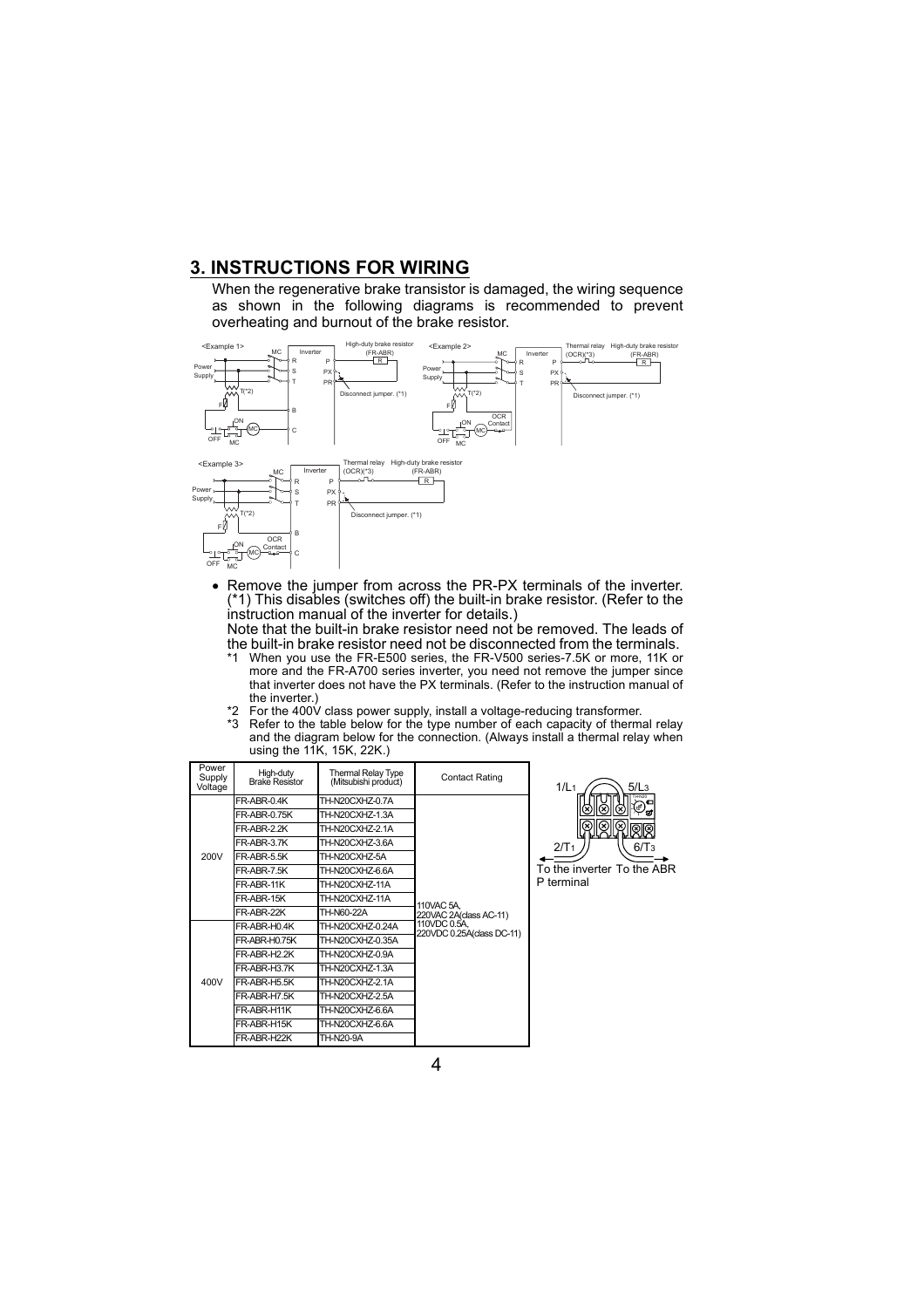• Connect the leads of the high-duty brake resistor to the P and PR terminals of the inverter. When using the FR-ABR-15K, 22K, connect two high-duty brake resistors (18Ω) in parallel. When using the FR-ABR-H15K, connect two high-duty brake resistors (18 $\Omega$ ) in series using a terminal block enclosed.



• If you extend the high-duty resistor lead wire to use, use the wire with a size as noted below and not exceeding 5m in length. Installation shall be in accordance with the North American or Canadian Electrical Code and any applicable provincial codes (codes of each state).

 $=$  CAUTION  $=$ 

- **1. The high-duty brake resistor cannot be used with a brake unit, high power factor converter, power return converter, built-in brake etc.**
- **2. Twist the leads of the high-duty brake resistor when increasing their length 2m or more. (The wire size used should be minimum 14 AWG (2.1mm2)). Note that even the twisted leads cannot be made longer than**
- **5m. Doing so can cause an inverter failure. 3. The FR-ABR-(H)11K, 15K, 22K can not be used with the FR-**
	- **A500 series.**

# **4. INSTRUCTIONS FOR USE**

• Setting of inverter parameters The parameter setting method varies with the inverter series. Refer to the instruction manual of the inverter.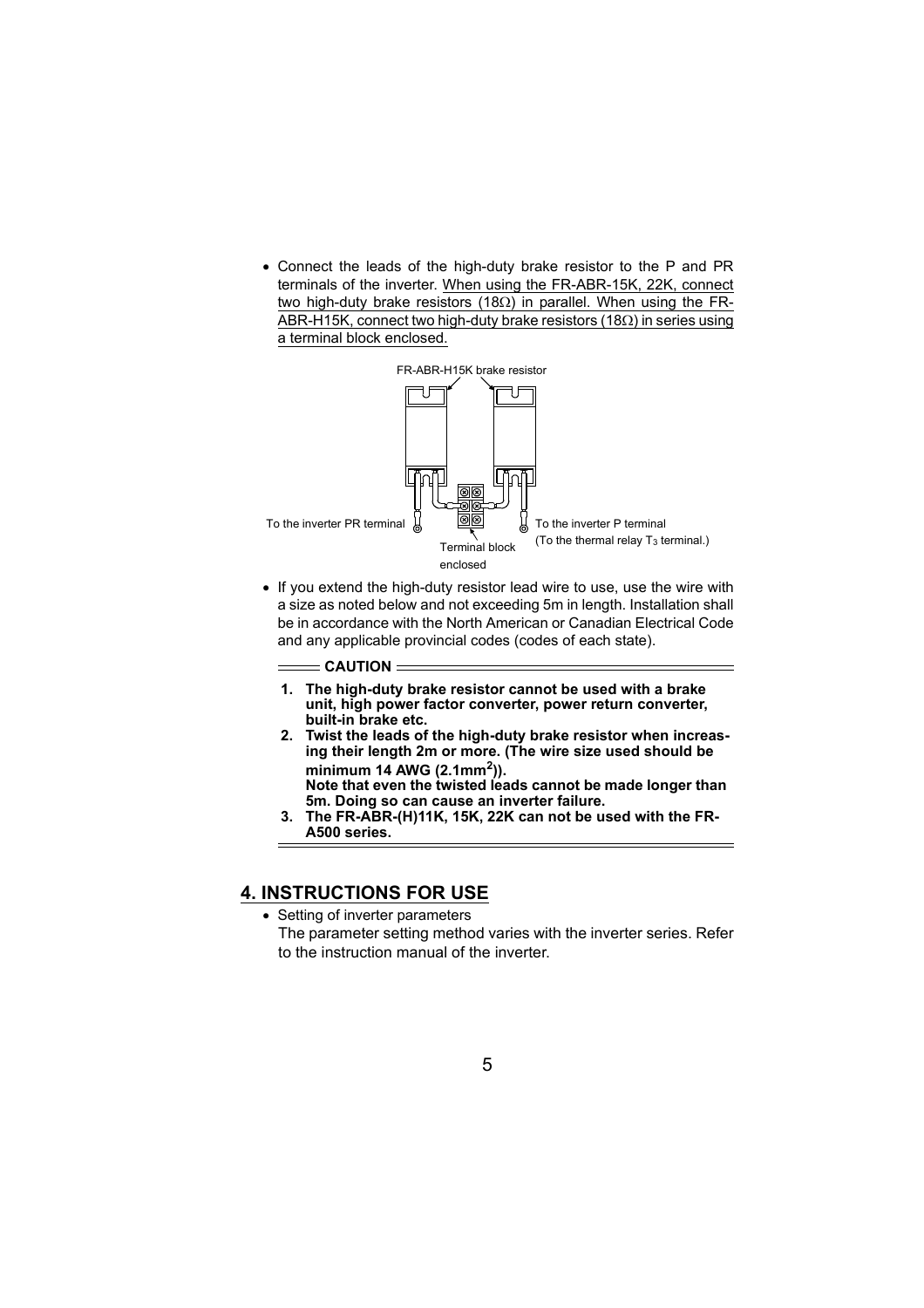# **5. SPECIFICATIONS**

Permissible duty and torque

|                          | $FR-ABR-$ (200V Class) |            |  |         |  |  |  | $FR-ABR-H \square$ (400V Class) |            |       |  |  |  |  |      |  |  |                                                                                                                               |
|--------------------------|------------------------|------------|--|---------|--|--|--|---------------------------------|------------|-------|--|--|--|--|------|--|--|-------------------------------------------------------------------------------------------------------------------------------|
| Item                     | 0.4K                   |            |  |         |  |  |  |                                 |            |       |  |  |  |  |      |  |  | $\frac{0.75}{\mathsf{K}}$ 2.2K 3.7K 5.5K 7.5K 11K 15K 22K 0.4K $\frac{0.75}{\mathsf{K}}$ 1.5K 2.2K 3.7K 5.5K 7.5K 11K 15K 22K |
| <b>Braking</b><br>torque |                        | 150%<br>5s |  | 100% 5s |  |  |  |                                 | $100\%$ 5s |       |  |  |  |  |      |  |  |                                                                                                                               |
| Permissib<br>le duty*    |                        |            |  | 10%ED   |  |  |  | 6%ED                            |            | 10%ED |  |  |  |  | 6%ED |  |  |                                                                                                                               |

\* The permissible duty represents the braking capability including the motor loss.The actual duty of the resistor is slightly lower than that.

### **6. OUTLINE DIMENSIONS**

FR-ABR-0.4K to 7.5K, H0.4K to H7.5K



|          |                              |     |     | Dimensions (Unit: mm) |    |    | Resistancel | <b>Crimping Terminal</b><br>(Unit: mm) |     |                |                |
|----------|------------------------------|-----|-----|-----------------------|----|----|-------------|----------------------------------------|-----|----------------|----------------|
|          | <b>Brake Resistor Modell</b> | w   | W1  | W <sub>2</sub>        | D  | н  | $(\Omega)$  | A1                                     |     | A2             |                |
|          |                              |     |     |                       |    |    |             | <b>B</b> <sub>1</sub>                  | d1  | B <sub>2</sub> | d <sub>2</sub> |
|          | FR-ABR-0.4K                  | 140 | 125 | 100                   | 40 | 21 | 200         |                                        |     |                |                |
|          | <b>FR-ABR-0.75K</b>          | 215 | 200 | 175                   | 40 | 21 | 100         | 7.0                                    | 4.3 | 70<br>9.5      |                |
| Class    | FR-ABR-2.2K*1                | 240 | 225 | 200                   | 50 | 26 | 60          |                                        | 5.3 |                | 4.3            |
| 200V     | FR-ABR-3.7K                  | 215 | 200 | 175                   | 61 | 33 | 40          |                                        |     |                |                |
|          | FR-ABR-5.5K                  | 335 | 320 | 295                   | 61 | 33 | 25          | 9.5                                    |     |                | 5.3            |
|          | FR-ABR-7.5K                  | 400 | 385 | 360                   | 80 | 40 | 20          |                                        |     |                |                |
|          | FR-ABR-H0.4K                 | 115 | 100 | 75                    | 40 | 21 | 1200        |                                        |     | 7.0            | 4.3            |
| <b>S</b> | <b>FR-ABR-H0.75K</b>         | 140 | 125 | 100                   | 40 | 21 | 700         |                                        |     |                |                |
| Clas     | FR-ABR-H1.5K                 | 215 | 200 | 175                   | 40 | 21 | 350         | 7.0                                    | 4.3 |                |                |
|          | FR-ABR-H2.2K                 | 240 | 225 | 200                   | 50 | 26 | 250         |                                        |     |                |                |
| 400V     | FR-ABR-H3.7K                 | 215 | 200 | 175                   | 61 | 33 | 150         |                                        |     |                |                |
|          | FR-ABR-H5.5K                 | 335 | 320 | 295                   | 61 | 33 | 110         | 9.5                                    | 5.3 | 9.5            | 5.3            |
|          | FR-ABR-H7.5K                 | 400 | 385 | 360                   | 80 | 40 | 75          |                                        |     |                |                |

\*1 Used for 1.5K and 2.2K.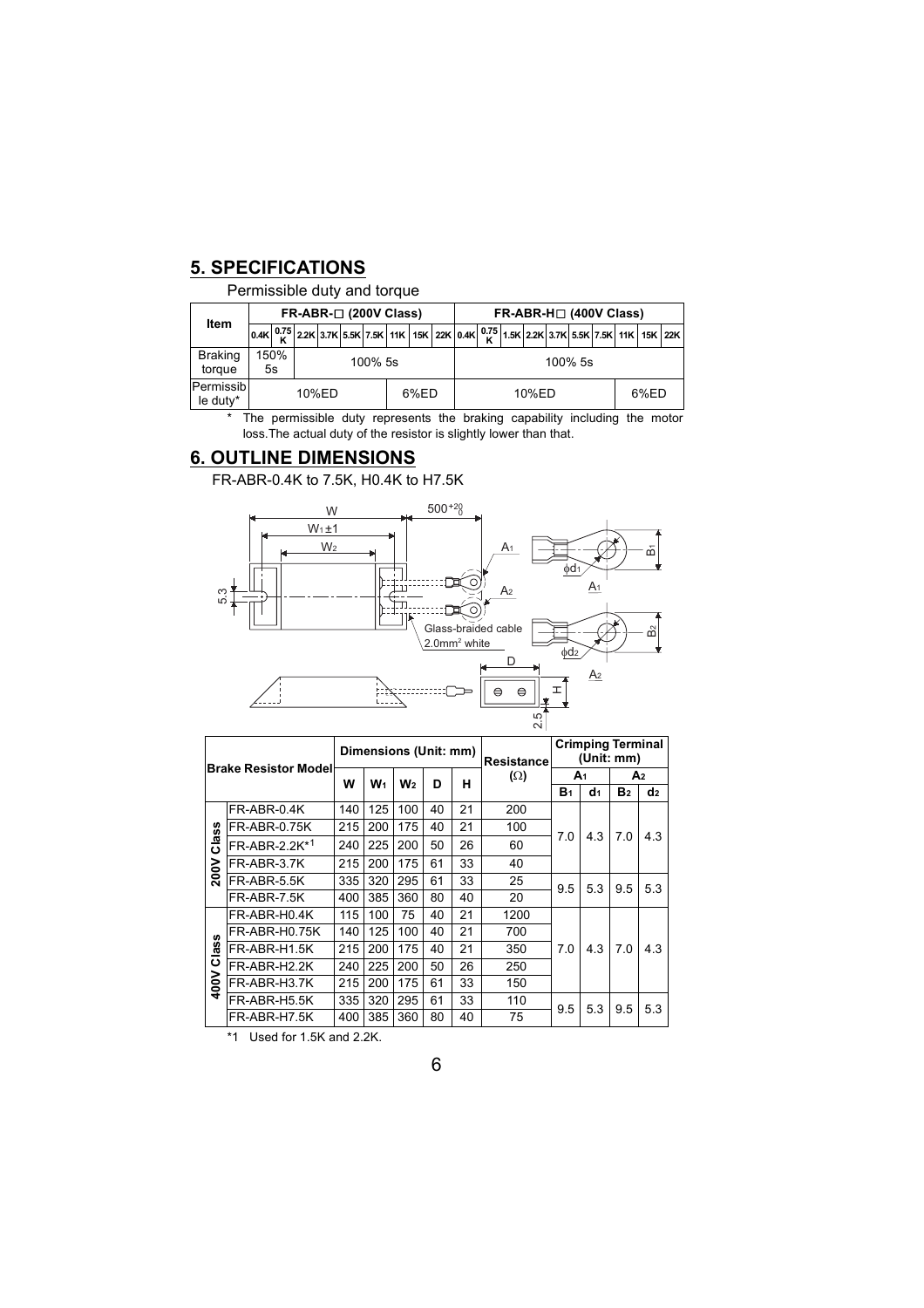#### FR-ABR-11K, 15K, 22K, H11K, H15K, H22K



|                             |                                 | <b>Dimensions</b><br>(Unit: mm) |       |                | <b>Resistance</b> | <b>Crimping Terminal</b><br>(Unit: mm) |                |                |     |  |
|-----------------------------|---------------------------------|---------------------------------|-------|----------------|-------------------|----------------------------------------|----------------|----------------|-----|--|
|                             | <b>Brake Resistor Model</b>     |                                 | $W_1$ | W <sub>2</sub> | $(\Omega)$        | A <sub>1</sub>                         |                | A <sub>2</sub> |     |  |
|                             |                                 | W                               |       |                |                   | B <sub>1</sub>                         | d <sub>1</sub> | B <sub>2</sub> | d2  |  |
|                             | FR-ABR-11K                      | 400                             | 385   | 360            | 13                | 12                                     | 6.4            | 9.5            | 5.3 |  |
| <b>200V</b><br><b>Class</b> | $FR$ -ABR-15 $K^*$ <sup>1</sup> | 300                             | 285   | 260            | 18                | 12                                     | 8.4            | 12             | 8.4 |  |
|                             | $FR-ABR-22K*3$                  | 400                             | 385   | 360            | 13                | 12                                     | 8.4            | 12             | 8.4 |  |
|                             | FR-ABR-H11K                     | 400                             | 385   | 360            | 52                | 12                                     | 6.4            | 9.5            | 5.3 |  |
| 400V<br><b>Class</b>        | $FR-ABR-H15K*2$                 | 300                             | 285   | 260            | 18                | 12                                     | 8.4            | 12             | 8.4 |  |
|                             | $FR-ABR-H22K*4$                 | 450                             | 435   | 410            | 52                | 9.0                                    | 6.4            | 9.0            | 6.4 |  |

\*1 For the 15K, connect two resistors (18 $\Omega$ ) in parallel.

\*2 For the H15K, connect two resistors (18 $\Omega$ ) in series. FR-ABR-15K is indicated on the resistor. (same resistor as the 200V class 15K)

\*3 For the 22K brake resistor, configure so that two 13Ω resistors are connected in parallel. FR-ABR-22K is indicated on the resistor.

\*4 For the H22K brake resistor, configure so that two 52 $\Omega$  resistors are connected in parallel. FR-ABR-H22K is indicated on the resistor.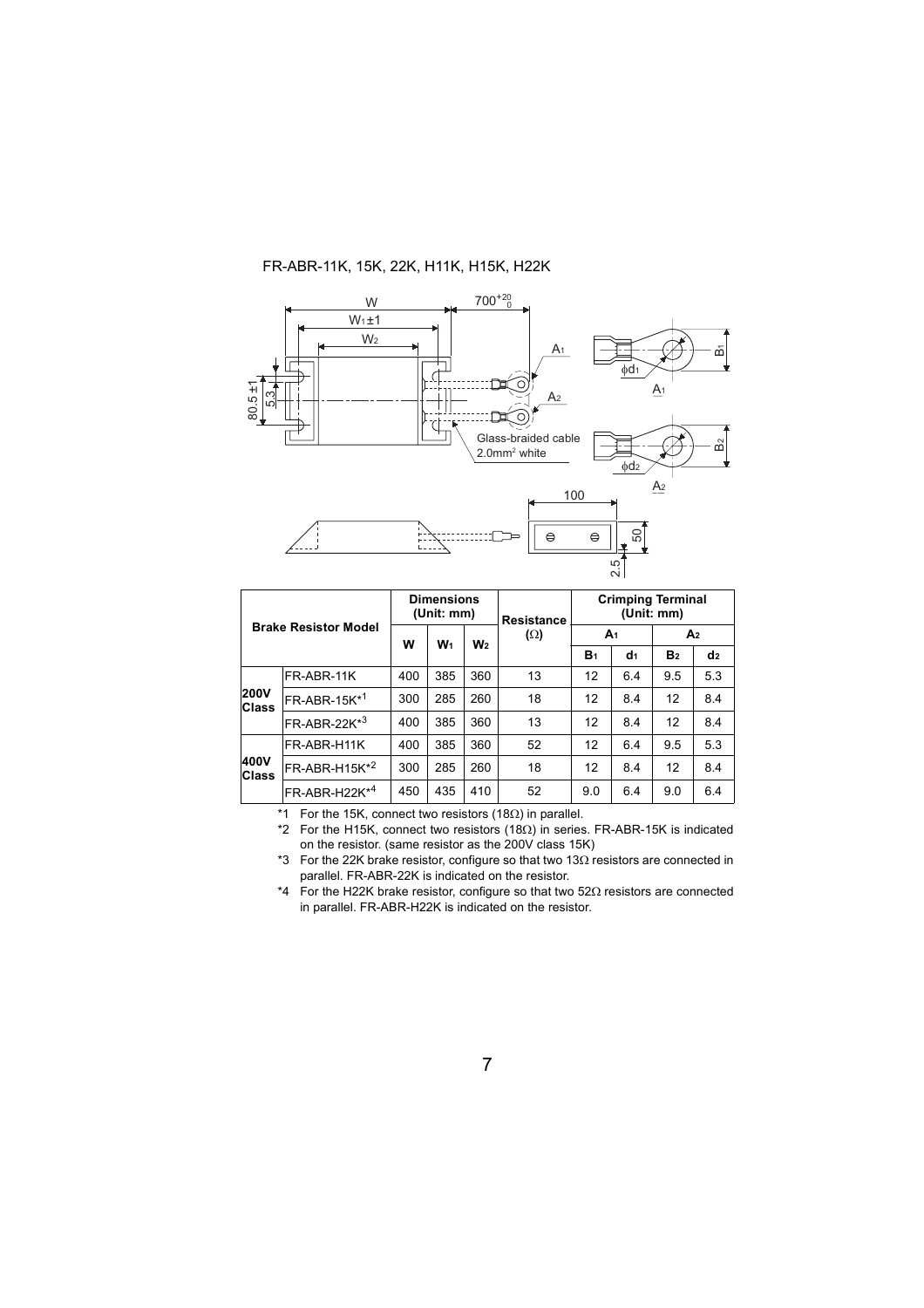## **7. BRAKING CAPABILITIES**

### 7.1 Continuous Permissible Power

|    | Model        | Resistance       | <b>Continuous</b><br>Permissible<br><b>Power</b> |   | Model                   | Resistance                         | Continuo<br>Permissi<br>Power |
|----|--------------|------------------|--------------------------------------------------|---|-------------------------|------------------------------------|-------------------------------|
|    | FR-ABR-0.4K  | $200\Omega$      | 60W                                              |   | IFR-ABR-H0.4K           | $1200\Omega$                       | 45W                           |
|    | FR-ABR-0.75K | 100 $\Omega$     | 80W                                              |   | IFR-ABR-H0.75K          | $700\Omega$                        | 75W                           |
| ഗ  | FR-ABR-2.2K  | $60\Omega$       | 120W                                             |   | IFR-ABR-H1.5K           | $350\Omega$                        | 115W                          |
| ä  | FR-ABR-3.7K  | $40\Omega$       | 155W                                             |   | FR-ABR-H2.2K            | $250\Omega$                        | 120W                          |
| ပ  | FR-ABR-5.5K  | $25\Omega$       | 185W                                             |   | FR-ABR-H3.7K            | $150\Omega$                        | 155W                          |
| ≳  | FR-ABR-7.5K  | $20\Omega$       | 340W                                             |   | FR-ABR-H5.5K            | 110 $\Omega$                       | 185W                          |
| ΘZ | FR-ABR-11K   | $13\Omega$       | 560W                                             | 8 | FR-ABR-H7.5K            | $75\Omega$                         | 340W                          |
|    | FR-ABR-15K   | $9\Omega^{*1}$   | 805W                                             | ÷ | FR-ABR-H11K             | $52\Omega$                         | 530W                          |
|    | FR-ABR-22K   | $6.5\Omega^{*1}$ | 1120W                                            |   | IFR-ABR-H15K            | $36\Omega*^2$                      | 870W                          |
|    |              |                  |                                                  |   | $ \sim$ $ \sim$ $ \sim$ | $\sim$ $\sim$ $\sim$ $\sim$ $\sim$ | 100011                        |

|                     | <b>Continuous</b><br>ancel Permissible<br>Power |                           | Model         | <b>Resistance Permissible</b> | <b>Continuous</b><br><b>Power</b> |
|---------------------|-------------------------------------------------|---------------------------|---------------|-------------------------------|-----------------------------------|
| $\overline{\Omega}$ | 60W                                             |                           | FR-ABR-H0.4K  | $1200\Omega$                  | 45W                               |
| $\overline{\Omega}$ | 80W                                             |                           | FR-ABR-H0.75K | $700\Omega$                   | 75W                               |
| ).                  | 120W                                            |                           | FR-ABR-H1.5K  | $350\Omega$                   | 115W                              |
|                     | 155W                                            | ပ္ၿ                       | FR-ABR-H2.2K  | $250\Omega$                   | 120W                              |
|                     | 185W                                            | ₫<br>$\ddot{\phantom{1}}$ | FR-ABR-H3.7K  | $150\Omega$                   | 155W                              |
| $\lambda$           | 340W                                            |                           | FR-ABR-H5.5K  | $110\Omega$                   | 185W                              |
|                     | 560W                                            | 400V                      | FR-ABR-H7.5K  | $75\Omega$                    | 340W                              |
| $\overline{1}$      | 805W                                            |                           | FR-ABR-H11K   | $52\Omega$                    | 530W                              |
| $*1$                | 1120W                                           |                           | FR-ABR-H15K   | $36\Omega*^2$                 | 870W                              |
|                     |                                                 |                           | FR-ABR-H22K   | $26\Omega^{*3}$               | 1060W                             |

\*1 When two resistors are connected in series. \*2 When two resistors are connected in series.

\*3 When two resistors are connected in parallel.